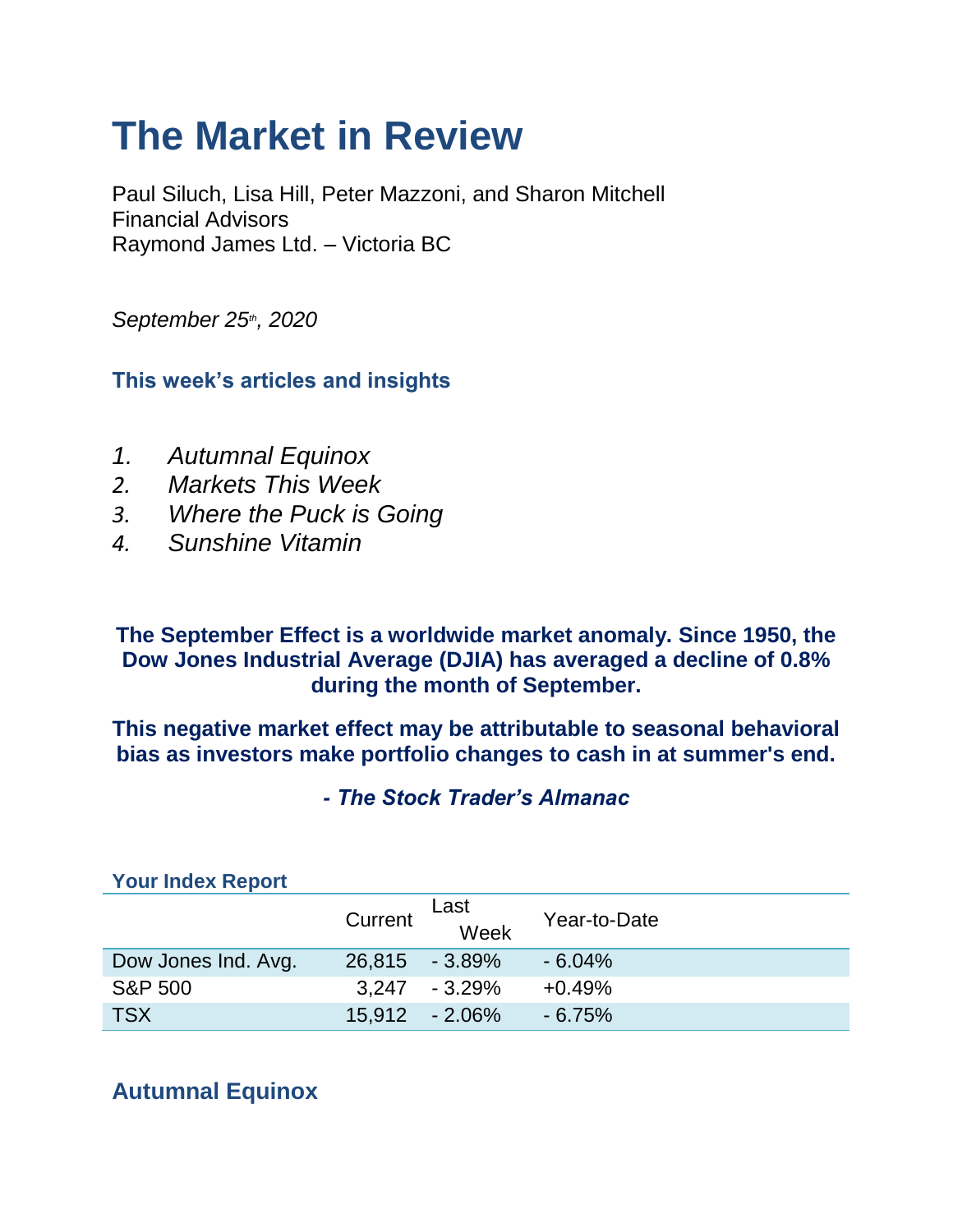September 22nd was the first day of fall this year, or the Autumnal equinox as scientists call it. It is one of two points in the year when day equals night at approximately twelve hours each.

For the record, the shortest day up here in southern Canada is about 8 hours on December 21<sup>st</sup> and the longest being 12 hours on June 21<sup>st</sup>.

Both the Spring and Autumnal equinox occur when the Sun is exactly above the Equator and day and night are of equal length. The fall solstice is a day late this year because 2020 is a leap year and an extra day is added to the calendar.

In pagan mythology, the equinox is called Mabon, or Second Harvest. This was when the ancient Celts gave thanks for the summer and paid tribute to the coming darkness. Christians designated Michaelmas – the Feast of the Archangels - on September 29<sup>th</sup>, most likely to divert people away from the heathen rituals happening at the same time. More wars are ended at this time of year because this is harvest time, and you can't fight if you can't eat.

The Autumnal equinox is all about balance. Balance of light, and balance of time. Summer, with its abundance of heat and fruit and fun, is a heady time when passions get ahead of us.

It is often this way in the investment markets, as well, and these imbalances tend to get corrected in the fall.

History has a number of examples of a "readjustments" that seem to happen more in September:

1720 - South Sea Bubble bursts, with stocks down 75%

1869 - Wall Street's first Black Friday occurred when Jay Gould and Jim Fisk tried to corner the gold market. They were wiped out when gold collapsed.

1873 - The NYSE closed for 10 days when the trading firm Jay Cooke & Co. closed its doors. This was due to overbuilding in the railway sector.

1998 – Stocks plunged when hedge fund Long-Term Capital Management's massive 45:1 leveraged bets on currencies, bonds, and stocks went sour. Financial markets tumbled until LTCM was bailed out.

Once we get through October, the correction should pass. Interest rates are likely stay close to zero through the end of 2023 with central banks continuing to stimulate in a myriad of ways.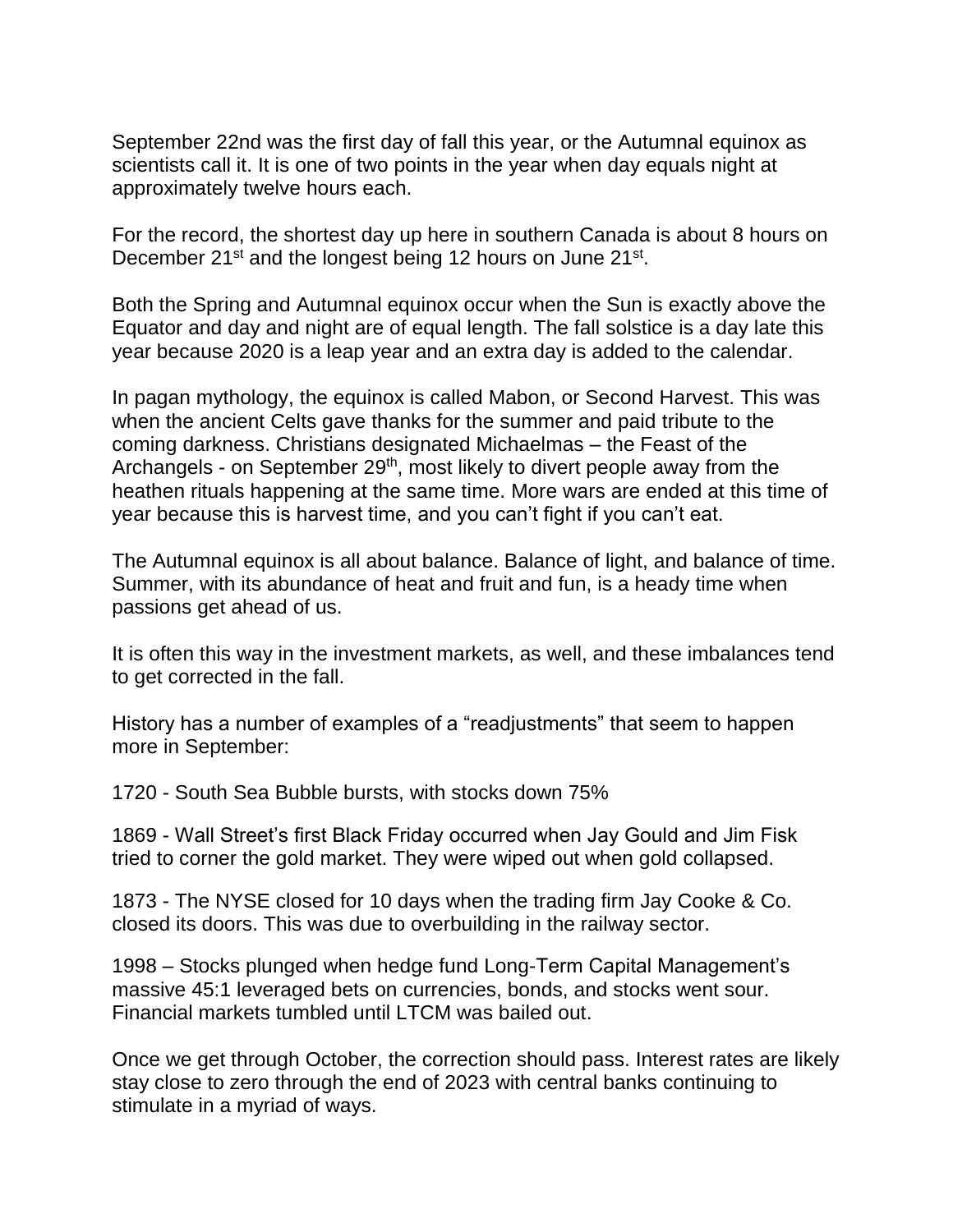Two steps forward, one step back. This will be how the pandemic ends. 2020 saw the fastest-ever bear market and fastest-ever recovery, so we were bound to take a pause.

Meanwhile, many areas – from home building to freight shipments (which were much better in July as were expected) - are getting better. 64% of firms expect stronger conditions in the next six months.

*"All signs point to an improving economy, and goods movement is getting better every month."* 

Cass Freight Index reports

#### **Markets This Week**

As mentioned, the autumn months – September and October – can be rough ones. Markets have been soft all month, culminating in an 800-point drop on Monday. The S&P 500 is now down 8.4% from its September 2<sup>nd</sup> high.

Ouch.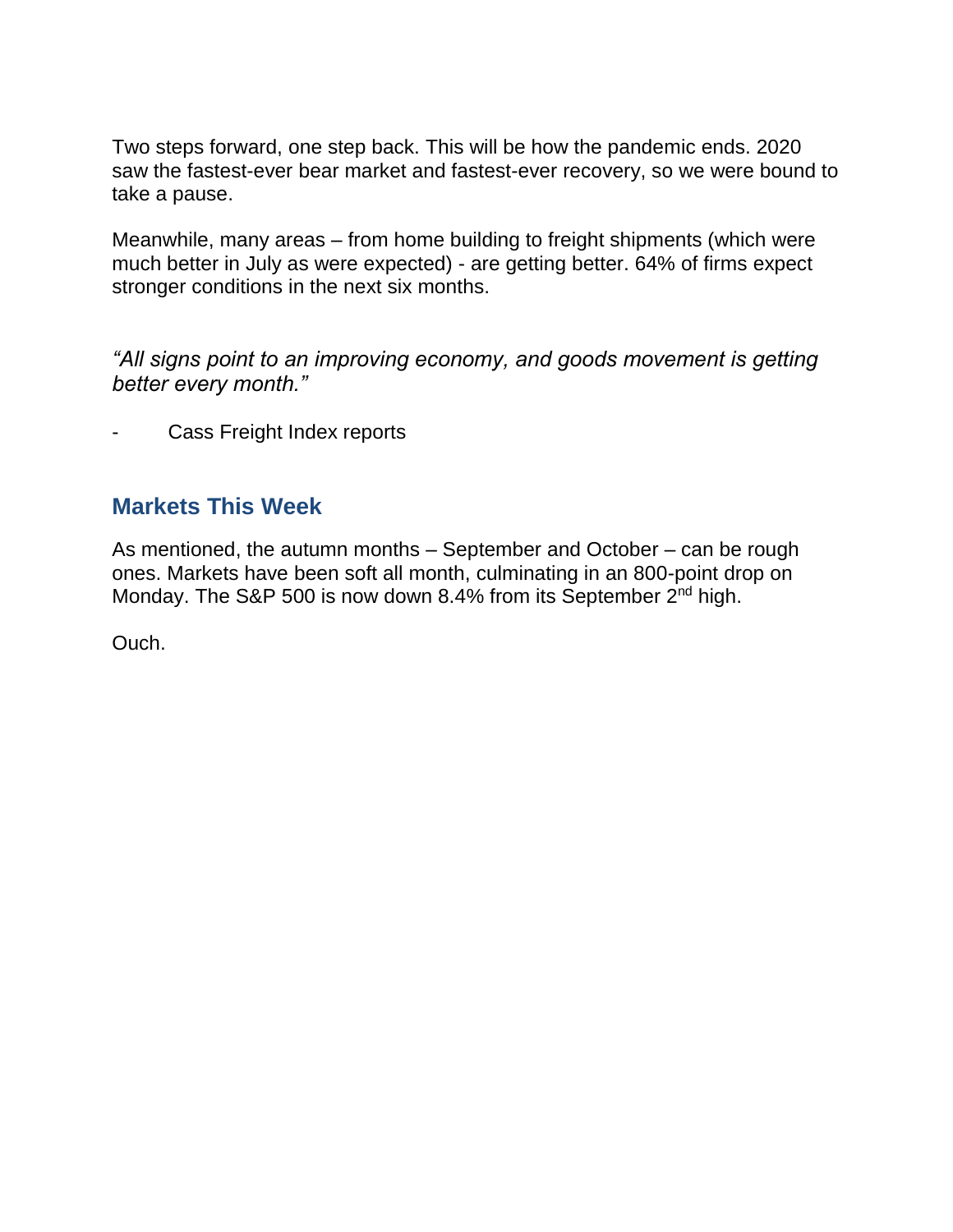

The US economy is growing, but in a back-and-forth manner.

For example, the recent IHS Markit U.S. Services Business Activity Index came in at 54.6, which was down from 55.0 in August, touching a 2-month low. Services are things like haircuts and take-out meals. Anything over 50.0 is still growth, so services are improving, but not as fast as they were.

The IHS Markit U.S. Manufacturing Output Index rose to 53.3 from 52.7 in August, a 10-month high. Demand is rising quickly for cars and houses and machines. Just maybe not as fast as people (and politicians facing an election) are hoping for.

Corrections are normal things. Painful, but normal. We often see declines of 10%-20% during bull markets. This is no different – and there may be more to come.

What else caused it? Several things at once, as it turns out.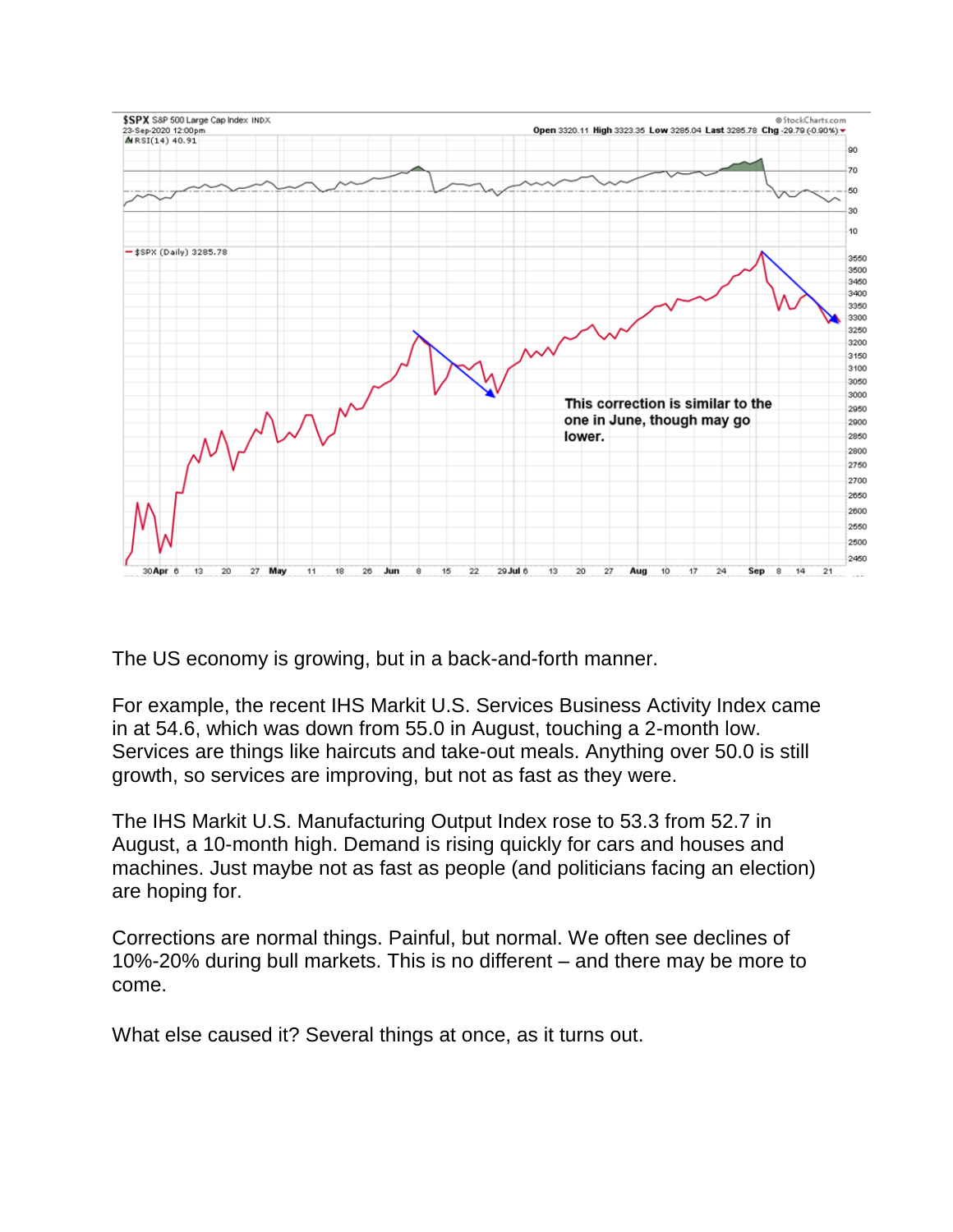- 1. The U.S. election is heating up. The passing of Supreme Court Justice Ginsburg threw gas into the election bonfire when the Republicans promised to fill the empty seat immediately.
- 2. Fears of a second wave of the virus rose in Europe, with the UK and several other nations enacting partial lockdowns once again.
- 3. Bank records showing a potential \$2 trillion in criminal laundering taking place at leading banks such as Deutschebank, HSBC, and JPMorgan. Canadian banks were not mentioned, but they were not spared, either.

Any setback for re-opening sends investors back to those companies that benefit from lockdowns, such as Zoom (**NASDAQ ZM**) and Amazon (**NASDAQ AMZN**). This is exactly what happened.

Sometimes, stocks need to correct. And they will find a reason.

The bank laundering scandal, for example. The report was based on 2,100 suspicious activity reports (SARs), from 1999 through 2017. These were filed by the banks and other financial firms with the US Department of Treasury's Financial Crimes Enforcement Network (FinCen). Many were never acted on (because they were legal transactions), some were allowed to proceed (so authorities could track the money), and others were flagged and the banks fined.

These happened *between 3 and 21 years ago*. Fines were paid and compliance measures tightened up. But, it made for a great hit piece on a group – global banks - already suffering.

Similarly, there was always going to be a rise in Covid-19 positive tests when school started and businesses brought employees back. Deaths are far lower than in April and hospitals are coping.

#### **Where the Puck is Going**

People are understandably nervous because markets have gone up while the economy has fallen. However, markets are often six months ahead of events.

For example, stocks markets bottomed on March 23rd with a decline of 34% from the high in February.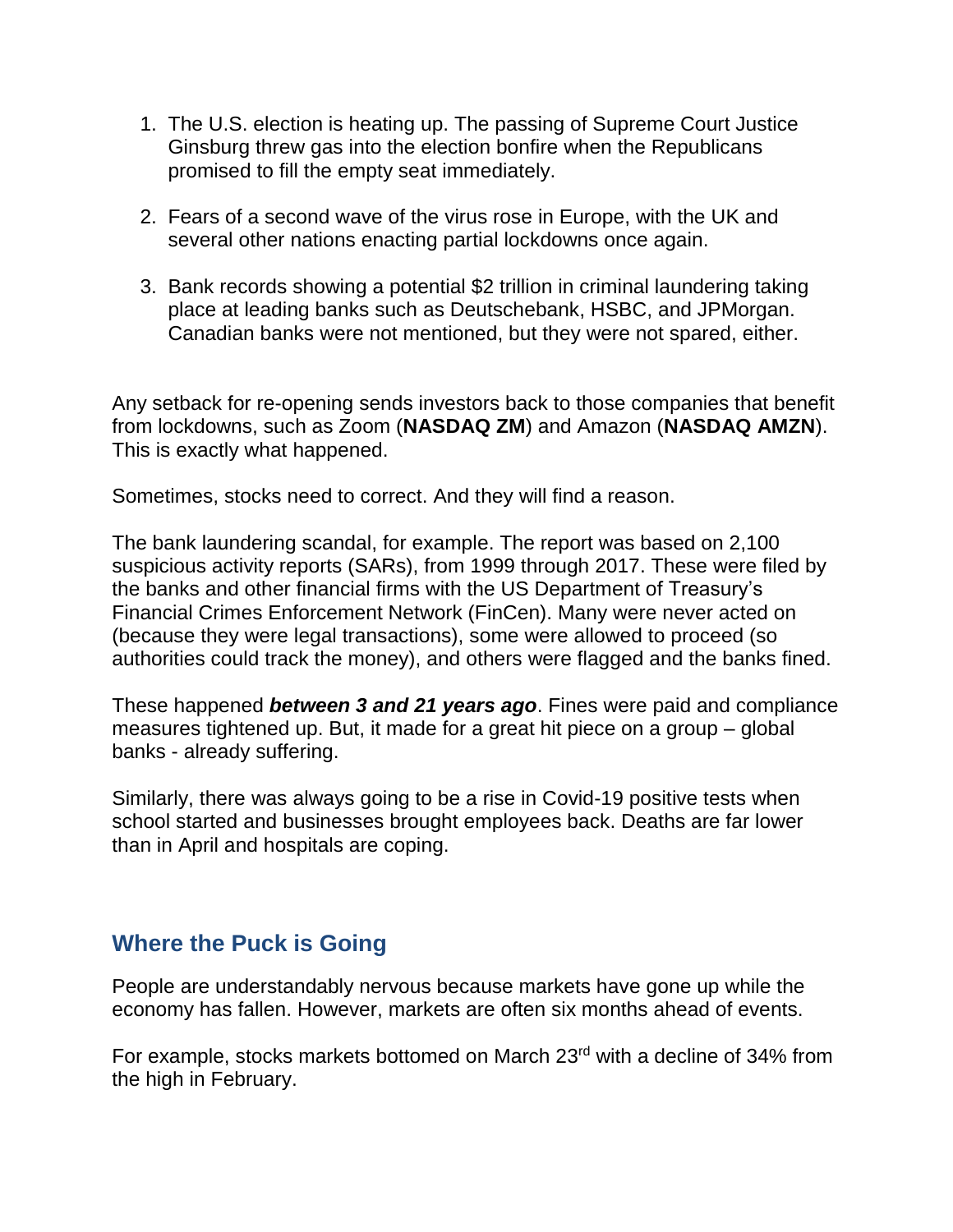Earnings this year? They are forecast to fall -26% - very much in line with what stocks "predicted" six months ago.

Now, what happens in 2021? Earnings will go up. The election will be decided. There will be more stimulus – less than before, but still more. A vaccination, or several of them, will be delivered. Johnson & Johnson's (**NYSE JNJ**) vaccine candidate, which could be available in January, does not need to be frozen and may require just one shot instead of two.

This is where we have to start thinking like contrarians.

Wayne Gretzky was famous for saying you have to skate to where the puck is going, not where it has been. For most of 2020, the puck has been on the sticks of new economy technology stocks. These companies have benefited from stayat-home lockdowns while most other companies have suffered greatly.

At some point in the next year, many of the "old" industries – airlines, hotels, banks, oil companies – could see a giant snapback. Anecdotally, we have spoken to many people who want to travel the minute they can, or go to a concert, a bar, or a basketball game. Others just want to get back to the office.

As an aside, Warren Buffett recently began buying the five largest Japanese trading houses. These are conglomerates full of manufacturing and commodity businesses – the ultimate old economy value stocks. Several trade for less than they are worth. They will benefit if the global economy reignites and inflation returns.

Buffett's largest position is still Apple (**NASDAQ AAPL**), so he is not abandoning technology. But old Warren knows the rotation from growth stocks to value stocks is long overdue. It could finally come to pass in a very big way once a vaccine is in sight.

### **The Sunshine Vitamin**

Even though more people are testing positive for Covid-19, far fewer people are dying from it. Now, there is growing evidence that people can increase their defense against the virus through a very inexpensive and readily available supplement: Vitamin D.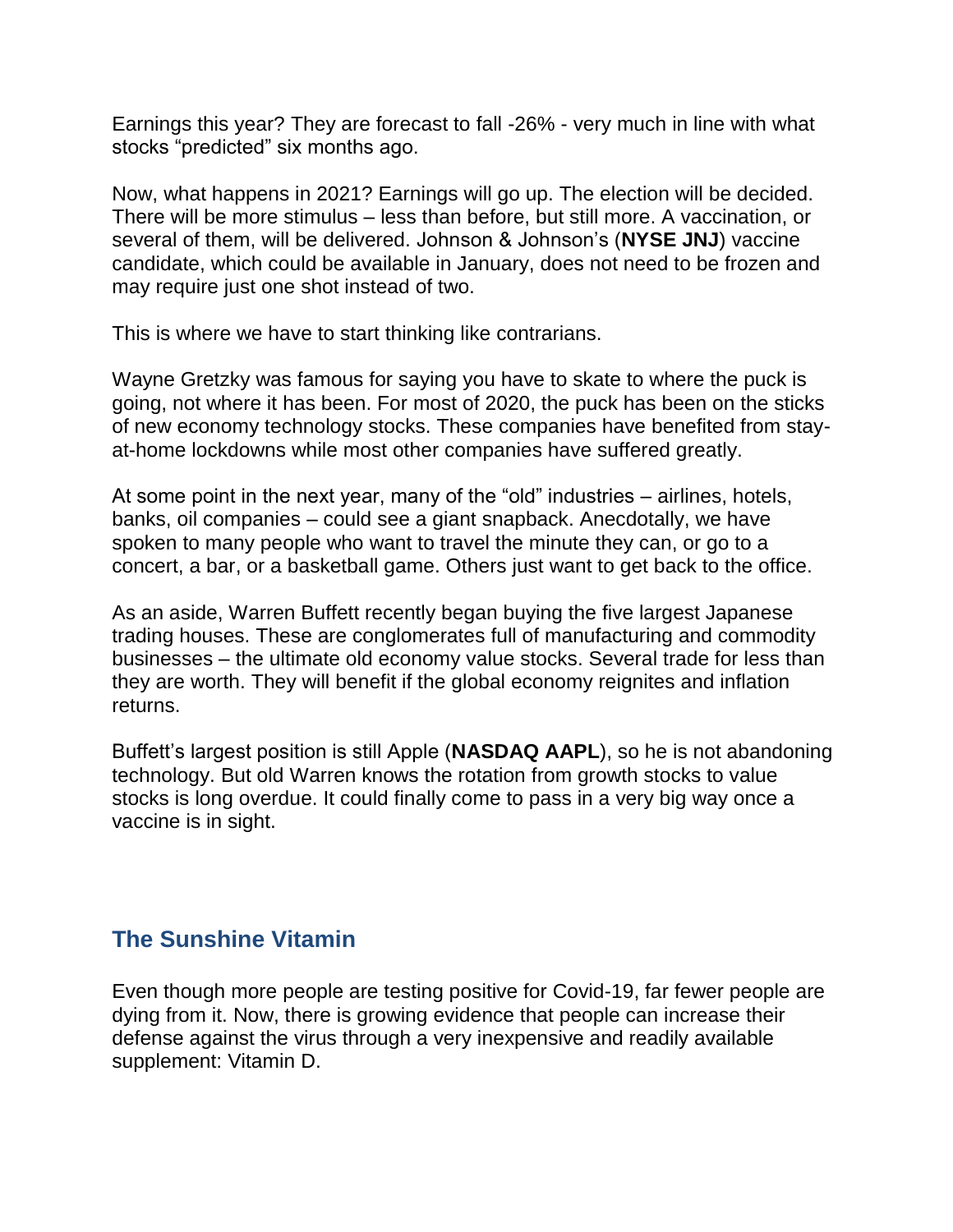In over 40 publications around the world, researchers are finding those patients with Vitamin D deficiency had a 50% higher chance of catching the virus, and far fewer people became critically ill if they had sufficient levels of this common vitamin in their systems.

The Journal of the American Medical Association examined the health data of 489 individuals who received a COVID test as well as vitamin D levels tested in the previous year. The result? 19% of the vitamin-D deficient individuals tested positive for COVID, while only 12% per cent of patients who had sufficient levels tested positive.

Vitamin D is a known immune system enhancer, with a deficiency linked to play a role in respiratory infections, pneumonia, tuberculosis and bronchiolitis (source: World Health Organization).

The Lancet, the eminent UK-based medical journal wrote this recently:

*"There are good reasons to postulate that vitamin D favourably modulates host responses to severe acute respiratory syndrome coronavirus 2 (SARS-CoV-2), both in the early and later phases of COVID-19…where vitamin D deficiency is prevalent; there is nothing to lose from their implementation, and potentially much to gain."*

At the risk of this being disproved in the months ahead, we thought it was worthwhile to pass along. Many Canadian have low levels of Vitamin D in the winter, as our bodies struggle to produce enough in the weak winter sunlight.

This winter will be a La Nina one, which is associated with colder weather than normal. As the Lancet says, there is nothing to lose from supplementing Vitamin D in the winter.

Especially this winter.

# *Thank you for your referrals this month! They are always handled with great care and discretion.*

#### **[http://www.dividendvaluepartners.com](https://nam11.safelinks.protection.outlook.com/?url=https%3A%2F%2Furldefense.proofpoint.com%2Fv2%2Furl%3Fu%3Dhttps-3A__nam11.safelinks.protection.outlook.com_-3Furl-3Dhttps-253A-252F-252Furldefense.proofpoint.com-252Fv2-252Furl-253Fu-253Dhttp-2D3A-5F-5Fwww.dividendvaluepartners.com-2526d-253DDwMFAw-2526c-253DK3dQCUGiI1B95NJ6cl3GoyhMW2dvBOfimZA-2D83UXll0-2526r-253D-5F6MBBSGYsFznIBwslhTiqBKEz4pHUCTd-5F9tbh-5FEpUMY-2526m-253DscBAtuMDuWZwK1IVr5YXjdB6aRS-2DfaGHAMq3jOn6sJU-2526s-253DenZqe4ZgcjH-5F33x5dT-2DvZq9A37d4AhNkXvjc6AbmYww-2526e-253D-26data-3D02-257C01-257C-257Cc172461ecbee4482512908d85e8192cf-257C84df9e7fe9f640afb435aaaaaaaaaaaa-257C1-257C0-257C637363258183615686-26sdata-3DewMvepveEmLgP7SL0jTlvLtATqW9IhbJ2C3UL0Em04c-253D-26reserved-3D0%26d%3DDwMF-g%26c%3DK3dQCUGiI1B95NJ6cl3GoyhMW2dvBOfimZA-83UXll0%26r%3D_6MBBSGYsFznIBwslhTiqBKEz4pHUCTd_9tbh_EpUMY%26m%3D7qOaEnVxLdGuCP74qXGTNk9xkBSFm8R3CYYmRfTv9PQ%26s%3DW8OEBAbaLee5suYwpNsPIikduscCx0SIuOWzAWRhAvc%26e%3D&data=02%7C01%7C%7C9d838c7f34c341efe20b08d85f35311e%7C84df9e7fe9f640afb435aaaaaaaaaaaa%7C1%7C0%7C637364029545659901&sdata=QFGCfon93jnKc6M%2FvOJ5KADZ5y3r3Mk6GG6uy4gLF9w%3D&reserved=0)**

We thank you for your business and your referrals and we hope you find our site user friendly and informative. We welcome your comments.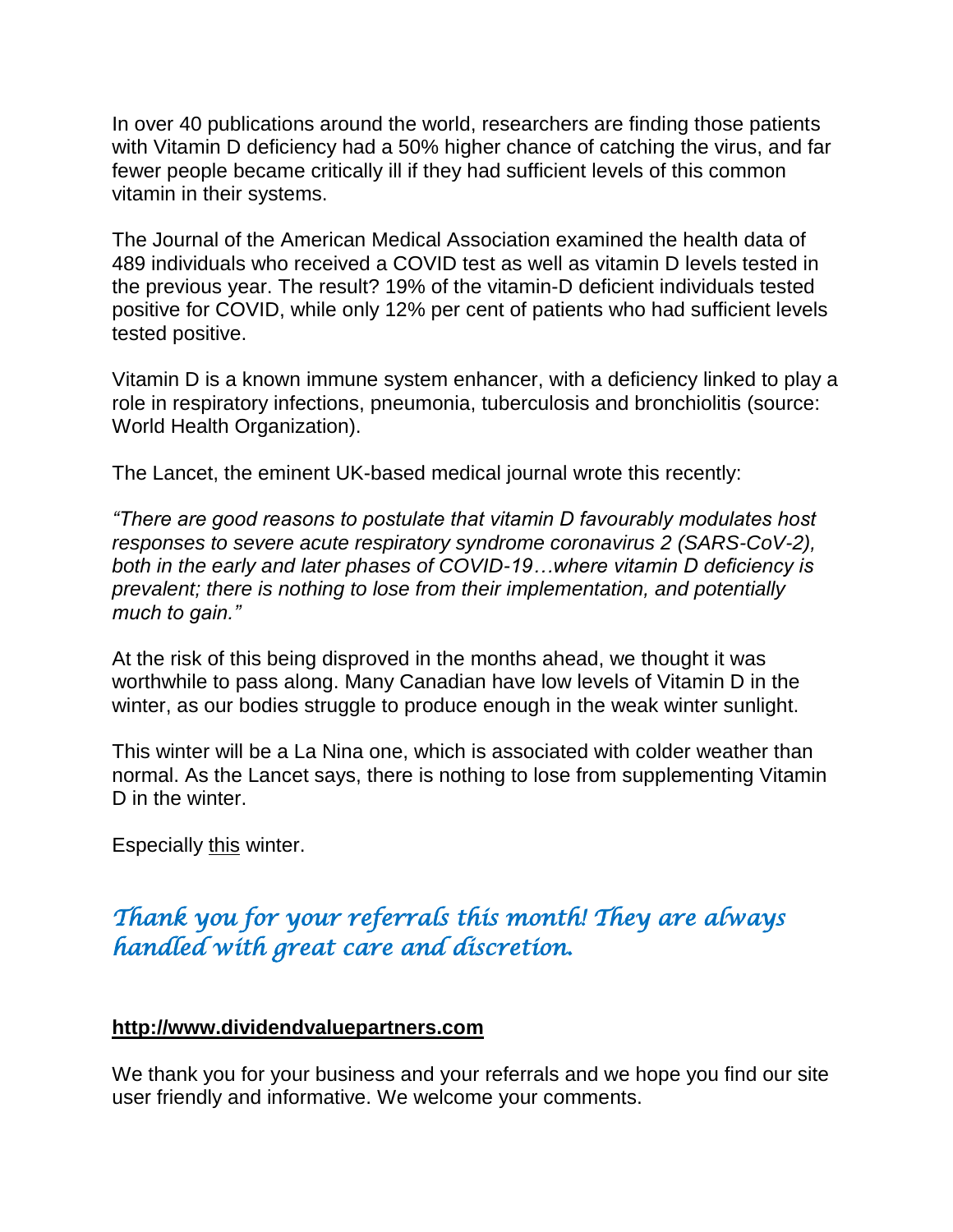#### **How to contact us:**

[paul.siluch@raymondjames.ca](https://nam11.safelinks.protection.outlook.com/?url=https%3A%2F%2Furldefense.proofpoint.com%2Fv2%2Furl%3Fu%3Dhttps-3A__nam11.safelinks.protection.outlook.com_-3Furl-3Dhttps-253A-252F-252Fowa-2Dkel.raymondjames.ca-252Fowa-252Fredir.aspx-253FSURL-253Dz0BxOCXDlQ-2DAad1f-5Fa9igaARxm5Rd1VXE7UcmD4mZ3IZiacj7DPTCG0AYQBpAGwAdABvADoAcABhAHUAbAAuAHMAaQBsAHUAYwBoAEAAcgBhAHkAbQBvAG4AZABqAGEAbQBlAHMALgBjAGEA-2526URL-253Dmailto-25253apaul.siluch-252540raymondjames.ca-26data-3D02-257C01-257C-257Cc172461ecbee4482512908d85e8192cf-257C84df9e7fe9f640afb435aaaaaaaaaaaa-257C1-257C0-257C637363258183625679-26sdata-3DHJ7PtuamH3ey-252Bis0LQS7WLUtHpHoAnxnHrYxprmWKn4-253D-26reserved-3D0%26d%3DDwMF-g%26c%3DK3dQCUGiI1B95NJ6cl3GoyhMW2dvBOfimZA-83UXll0%26r%3D_6MBBSGYsFznIBwslhTiqBKEz4pHUCTd_9tbh_EpUMY%26m%3D7qOaEnVxLdGuCP74qXGTNk9xkBSFm8R3CYYmRfTv9PQ%26s%3DTKyIHrHn9jy3BGThbM3t6qa96Jt8NZSlnsJ21h5JIRM%26e%3D&data=02%7C01%7C%7C9d838c7f34c341efe20b08d85f35311e%7C84df9e7fe9f640afb435aaaaaaaaaaaa%7C1%7C0%7C637364029545669896&sdata=U98Y0adfkGaowzPXPhDeffRcZNCtXVe0tkiohv6KMHw%3D&reserved=0) [lisa.hill@raymondjames.ca](https://nam11.safelinks.protection.outlook.com/?url=https%3A%2F%2Furldefense.proofpoint.com%2Fv2%2Furl%3Fu%3Dhttps-3A__nam11.safelinks.protection.outlook.com_-3Furl-3Dhttps-253A-252F-252Fowa-2Dkel.raymondjames.ca-252Fowa-252Fredir.aspx-253FSURL-253DglaBgdTdxPMFpiw4eumg-2DPzZXpo9vJyObrXLs1TKtIAZiacj7DPTCG0AYQBpAGwAdABvADoAbABpAHMAYQAuAGgAaQBsAGwAQAByAGEAeQBtAG8AbgBkAGoAYQBtAGUAcwAuAGMAYQA.-2526URL-253Dmailto-25253alisa.hill-252540raymondjames.ca-26data-3D02-257C01-257C-257Cc172461ecbee4482512908d85e8192cf-257C84df9e7fe9f640afb435aaaaaaaaaaaa-257C1-257C0-257C637363258183625679-26sdata-3DlqUdr0V-252Bbj4LaURrM2MSPIDvGfk5bLYx0U1BkRoTrH4-253D-26reserved-3D0%26d%3DDwMF-g%26c%3DK3dQCUGiI1B95NJ6cl3GoyhMW2dvBOfimZA-83UXll0%26r%3D_6MBBSGYsFznIBwslhTiqBKEz4pHUCTd_9tbh_EpUMY%26m%3D7qOaEnVxLdGuCP74qXGTNk9xkBSFm8R3CYYmRfTv9PQ%26s%3Dc8alCSC-b4YnoP6-1kuPw_KdDfdlIvu8oQ_wi3WtrQw%26e%3D&data=02%7C01%7C%7C9d838c7f34c341efe20b08d85f35311e%7C84df9e7fe9f640afb435aaaaaaaaaaaa%7C1%7C0%7C637364029545669896&sdata=XatZ93G9uNMTz6ls3m1iAOhdzBUhFcNPqdszmiY0PIk%3D&reserved=0) [peter.mazzoni@raymondjames.ca](https://nam11.safelinks.protection.outlook.com/?url=https%3A%2F%2Furldefense.proofpoint.com%2Fv2%2Furl%3Fu%3Dhttps-3A__nam11.safelinks.protection.outlook.com_-3Furl-3Dhttps-253A-252F-252Fowa-2Dkel.raymondjames.ca-252Fowa-252Fredir.aspx-253FSURL-253D3c7mDL9-2DcZxYXt7CvkOu20QVFy1WCaDQxUZ3BQE6vecZiacj7DPTCG0AYQBpAGwAdABvADoAcABlAHQAZQByAC4AbQBhAHoAegBvAG4AaQBAAHIAYQB5AG0AbwBuAGQAagBhAG0AZQBzAC4AYwBhAA..-2526URL-253Dmailto-25253apeter.mazzoni-252540raymondjames.ca-26data-3D02-257C01-257C-257Cc172461ecbee4482512908d85e8192cf-257C84df9e7fe9f640afb435aaaaaaaaaaaa-257C1-257C0-257C637363258183635674-26sdata-3D1suYGaoqcgH5k419ERrAlAGzpG-252BufP-252FAE-252FdOZxq8Cus-253D-26reserved-3D0%26d%3DDwMF-g%26c%3DK3dQCUGiI1B95NJ6cl3GoyhMW2dvBOfimZA-83UXll0%26r%3D_6MBBSGYsFznIBwslhTiqBKEz4pHUCTd_9tbh_EpUMY%26m%3D7qOaEnVxLdGuCP74qXGTNk9xkBSFm8R3CYYmRfTv9PQ%26s%3Dmwchq7c2WnuY-oLgiUBkMdFmrEXBtoSxe2YfSBkWXZU%26e%3D&data=02%7C01%7C%7C9d838c7f34c341efe20b08d85f35311e%7C84df9e7fe9f640afb435aaaaaaaaaaaa%7C1%7C0%7C637364029545679890&sdata=p7lfcwwrv17L3DoB9NXqqHORMjfa0DJzYUabOWjq%2BjA%3D&reserved=0) [sharonmitchell@raymondjames.ca](mailto:sharonmitchell@raymondjames.ca)

#### (250) 405-2417

*Disclaimers*

*[The information contained in this newsletter was obtained from sources believed to be reliable, however, we cannot](https://nam11.safelinks.protection.outlook.com/?url=https%3A%2F%2Furldefense.proofpoint.com%2Fv2%2Furl%3Fu%3Dhttps-3A__nam11.safelinks.protection.outlook.com_-3Furl-3Dhttps-253A-252F-252Fowa-2Dkel.raymondjames.ca-252Fowa-252Fredir.aspx-253FSURL-253Dz0BxOCXDlQ-2DAad1f-5Fa9igaARxm5Rd1VXE7UcmD4mZ3IZiacj7DPTCG0AYQBpAGwAdABvADoAcABhAHUAbAAuAHMAaQBsAHUAYwBoAEAAcgBhAHkAbQBvAG4AZABqAGEAbQBlAHMALgBjAGEA-2526URL-253Dmailto-25253apaul.siluch-252540raymondjames.ca-26data-3D02-257C01-257C-257Cc172461ecbee4482512908d85e8192cf-257C84df9e7fe9f640afb435aaaaaaaaaaaa-257C1-257C0-257C637363258183635674-26sdata-3DYxnEd1j-252BPKZ7O-252BaYYWd4rEqnA-252FsZJqXh5i43hxevA-252Bk-253D-26reserved-3D0%26d%3DDwMF-g%26c%3DK3dQCUGiI1B95NJ6cl3GoyhMW2dvBOfimZA-83UXll0%26r%3D_6MBBSGYsFznIBwslhTiqBKEz4pHUCTd_9tbh_EpUMY%26m%3D7qOaEnVxLdGuCP74qXGTNk9xkBSFm8R3CYYmRfTv9PQ%26s%3DnStAVPWry0CYI3VlF6rPrM0m6uEmVBMWcLnjvw4FcOQ%26e%3D&data=02%7C01%7C%7C9d838c7f34c341efe20b08d85f35311e%7C84df9e7fe9f640afb435aaaaaaaaaaaa%7C1%7C0%7C637364029545679890&sdata=DQKaV%2FzmnnkFzeZCqk08Z1zviBDDi3mIfVoE4lOOYRc%3D&reserved=0)  represent that it is accurate or complete. [It is provided as a general source of information and should not be](https://nam11.safelinks.protection.outlook.com/?url=https%3A%2F%2Furldefense.proofpoint.com%2Fv2%2Furl%3Fu%3Dhttps-3A__nam11.safelinks.protection.outlook.com_-3Furl-3Dhttps-253A-252F-252Fowa-2Dkel.raymondjames.ca-252Fowa-252Fredir.aspx-253FSURL-253Dz0BxOCXDlQ-2DAad1f-5Fa9igaARxm5Rd1VXE7UcmD4mZ3IZiacj7DPTCG0AYQBpAGwAdABvADoAcABhAHUAbAAuAHMAaQBsAHUAYwBoAEAAcgBhAHkAbQBvAG4AZABqAGEAbQBlAHMALgBjAGEA-2526URL-253Dmailto-25253apaul.siluch-252540raymondjames.ca-26data-3D02-257C01-257C-257Cc172461ecbee4482512908d85e8192cf-257C84df9e7fe9f640afb435aaaaaaaaaaaa-257C1-257C0-257C637363258183635674-26sdata-3DYxnEd1j-252BPKZ7O-252BaYYWd4rEqnA-252FsZJqXh5i43hxevA-252Bk-253D-26reserved-3D0%26d%3DDwMF-g%26c%3DK3dQCUGiI1B95NJ6cl3GoyhMW2dvBOfimZA-83UXll0%26r%3D_6MBBSGYsFznIBwslhTiqBKEz4pHUCTd_9tbh_EpUMY%26m%3D7qOaEnVxLdGuCP74qXGTNk9xkBSFm8R3CYYmRfTv9PQ%26s%3DnStAVPWry0CYI3VlF6rPrM0m6uEmVBMWcLnjvw4FcOQ%26e%3D&data=02%7C01%7C%7C9d838c7f34c341efe20b08d85f35311e%7C84df9e7fe9f640afb435aaaaaaaaaaaa%7C1%7C0%7C637364029545679890&sdata=DQKaV%2FzmnnkFzeZCqk08Z1zviBDDi3mIfVoE4lOOYRc%3D&reserved=0)  [considered personal investment advice or solicitation to buy or sell securities.](https://nam11.safelinks.protection.outlook.com/?url=https%3A%2F%2Furldefense.proofpoint.com%2Fv2%2Furl%3Fu%3Dhttps-3A__nam11.safelinks.protection.outlook.com_-3Furl-3Dhttps-253A-252F-252Fowa-2Dkel.raymondjames.ca-252Fowa-252Fredir.aspx-253FSURL-253Dz0BxOCXDlQ-2DAad1f-5Fa9igaARxm5Rd1VXE7UcmD4mZ3IZiacj7DPTCG0AYQBpAGwAdABvADoAcABhAHUAbAAuAHMAaQBsAHUAYwBoAEAAcgBhAHkAbQBvAG4AZABqAGEAbQBlAHMALgBjAGEA-2526URL-253Dmailto-25253apaul.siluch-252540raymondjames.ca-26data-3D02-257C01-257C-257Cc172461ecbee4482512908d85e8192cf-257C84df9e7fe9f640afb435aaaaaaaaaaaa-257C1-257C0-257C637363258183635674-26sdata-3DYxnEd1j-252BPKZ7O-252BaYYWd4rEqnA-252FsZJqXh5i43hxevA-252Bk-253D-26reserved-3D0%26d%3DDwMF-g%26c%3DK3dQCUGiI1B95NJ6cl3GoyhMW2dvBOfimZA-83UXll0%26r%3D_6MBBSGYsFznIBwslhTiqBKEz4pHUCTd_9tbh_EpUMY%26m%3D7qOaEnVxLdGuCP74qXGTNk9xkBSFm8R3CYYmRfTv9PQ%26s%3DnStAVPWry0CYI3VlF6rPrM0m6uEmVBMWcLnjvw4FcOQ%26e%3D&data=02%7C01%7C%7C9d838c7f34c341efe20b08d85f35311e%7C84df9e7fe9f640afb435aaaaaaaaaaaa%7C1%7C0%7C637364029545679890&sdata=DQKaV%2FzmnnkFzeZCqk08Z1zviBDDi3mIfVoE4lOOYRc%3D&reserved=0) The views expressed are those of the [authors, Paul Siluch and Lisa Hill, and not necessarily those of Raymond James Ltd.](https://nam11.safelinks.protection.outlook.com/?url=https%3A%2F%2Furldefense.proofpoint.com%2Fv2%2Furl%3Fu%3Dhttps-3A__nam11.safelinks.protection.outlook.com_-3Furl-3Dhttps-253A-252F-252Fowa-2Dkel.raymondjames.ca-252Fowa-252Fredir.aspx-253FSURL-253Dz0BxOCXDlQ-2DAad1f-5Fa9igaARxm5Rd1VXE7UcmD4mZ3IZiacj7DPTCG0AYQBpAGwAdABvADoAcABhAHUAbAAuAHMAaQBsAHUAYwBoAEAAcgBhAHkAbQBvAG4AZABqAGEAbQBlAHMALgBjAGEA-2526URL-253Dmailto-25253apaul.siluch-252540raymondjames.ca-26data-3D02-257C01-257C-257Cc172461ecbee4482512908d85e8192cf-257C84df9e7fe9f640afb435aaaaaaaaaaaa-257C1-257C0-257C637363258183635674-26sdata-3DYxnEd1j-252BPKZ7O-252BaYYWd4rEqnA-252FsZJqXh5i43hxevA-252Bk-253D-26reserved-3D0%26d%3DDwMF-g%26c%3DK3dQCUGiI1B95NJ6cl3GoyhMW2dvBOfimZA-83UXll0%26r%3D_6MBBSGYsFznIBwslhTiqBKEz4pHUCTd_9tbh_EpUMY%26m%3D7qOaEnVxLdGuCP74qXGTNk9xkBSFm8R3CYYmRfTv9PQ%26s%3DnStAVPWry0CYI3VlF6rPrM0m6uEmVBMWcLnjvw4FcOQ%26e%3D&data=02%7C01%7C%7C9d838c7f34c341efe20b08d85f35311e%7C84df9e7fe9f640afb435aaaaaaaaaaaa%7C1%7C0%7C637364029545679890&sdata=DQKaV%2FzmnnkFzeZCqk08Z1zviBDDi3mIfVoE4lOOYRc%3D&reserved=0) Commissions, trailing [commissions, management fees and expenses all may be associated with mutual funds.](https://nam11.safelinks.protection.outlook.com/?url=https%3A%2F%2Furldefense.proofpoint.com%2Fv2%2Furl%3Fu%3Dhttps-3A__nam11.safelinks.protection.outlook.com_-3Furl-3Dhttps-253A-252F-252Fowa-2Dkel.raymondjames.ca-252Fowa-252Fredir.aspx-253FSURL-253Dz0BxOCXDlQ-2DAad1f-5Fa9igaARxm5Rd1VXE7UcmD4mZ3IZiacj7DPTCG0AYQBpAGwAdABvADoAcABhAHUAbAAuAHMAaQBsAHUAYwBoAEAAcgBhAHkAbQBvAG4AZABqAGEAbQBlAHMALgBjAGEA-2526URL-253Dmailto-25253apaul.siluch-252540raymondjames.ca-26data-3D02-257C01-257C-257Cc172461ecbee4482512908d85e8192cf-257C84df9e7fe9f640afb435aaaaaaaaaaaa-257C1-257C0-257C637363258183635674-26sdata-3DYxnEd1j-252BPKZ7O-252BaYYWd4rEqnA-252FsZJqXh5i43hxevA-252Bk-253D-26reserved-3D0%26d%3DDwMF-g%26c%3DK3dQCUGiI1B95NJ6cl3GoyhMW2dvBOfimZA-83UXll0%26r%3D_6MBBSGYsFznIBwslhTiqBKEz4pHUCTd_9tbh_EpUMY%26m%3D7qOaEnVxLdGuCP74qXGTNk9xkBSFm8R3CYYmRfTv9PQ%26s%3DnStAVPWry0CYI3VlF6rPrM0m6uEmVBMWcLnjvw4FcOQ%26e%3D&data=02%7C01%7C%7C9d838c7f34c341efe20b08d85f35311e%7C84df9e7fe9f640afb435aaaaaaaaaaaa%7C1%7C0%7C637364029545679890&sdata=DQKaV%2FzmnnkFzeZCqk08Z1zviBDDi3mIfVoE4lOOYRc%3D&reserved=0) Please read the prospectus before investing. [The indicated rates of return are the historical annual compounded total returns including changes](https://nam11.safelinks.protection.outlook.com/?url=https%3A%2F%2Furldefense.proofpoint.com%2Fv2%2Furl%3Fu%3Dhttps-3A__nam11.safelinks.protection.outlook.com_-3Furl-3Dhttps-253A-252F-252Fowa-2Dkel.raymondjames.ca-252Fowa-252Fredir.aspx-253FSURL-253Dz0BxOCXDlQ-2DAad1f-5Fa9igaARxm5Rd1VXE7UcmD4mZ3IZiacj7DPTCG0AYQBpAGwAdABvADoAcABhAHUAbAAuAHMAaQBsAHUAYwBoAEAAcgBhAHkAbQBvAG4AZABqAGEAbQBlAHMALgBjAGEA-2526URL-253Dmailto-25253apaul.siluch-252540raymondjames.ca-26data-3D02-257C01-257C-257Cc172461ecbee4482512908d85e8192cf-257C84df9e7fe9f640afb435aaaaaaaaaaaa-257C1-257C0-257C637363258183635674-26sdata-3DYxnEd1j-252BPKZ7O-252BaYYWd4rEqnA-252FsZJqXh5i43hxevA-252Bk-253D-26reserved-3D0%26d%3DDwMF-g%26c%3DK3dQCUGiI1B95NJ6cl3GoyhMW2dvBOfimZA-83UXll0%26r%3D_6MBBSGYsFznIBwslhTiqBKEz4pHUCTd_9tbh_EpUMY%26m%3D7qOaEnVxLdGuCP74qXGTNk9xkBSFm8R3CYYmRfTv9PQ%26s%3DnStAVPWry0CYI3VlF6rPrM0m6uEmVBMWcLnjvw4FcOQ%26e%3D&data=02%7C01%7C%7C9d838c7f34c341efe20b08d85f35311e%7C84df9e7fe9f640afb435aaaaaaaaaaaa%7C1%7C0%7C637364029545679890&sdata=DQKaV%2FzmnnkFzeZCqk08Z1zviBDDi3mIfVoE4lOOYRc%3D&reserved=0)  in unit value [and reinvestment of all distributions and do not take into account sales, redemption, distribution or](https://nam11.safelinks.protection.outlook.com/?url=https%3A%2F%2Furldefense.proofpoint.com%2Fv2%2Furl%3Fu%3Dhttps-3A__nam11.safelinks.protection.outlook.com_-3Furl-3Dhttps-253A-252F-252Fowa-2Dkel.raymondjames.ca-252Fowa-252Fredir.aspx-253FSURL-253Dz0BxOCXDlQ-2DAad1f-5Fa9igaARxm5Rd1VXE7UcmD4mZ3IZiacj7DPTCG0AYQBpAGwAdABvADoAcABhAHUAbAAuAHMAaQBsAHUAYwBoAEAAcgBhAHkAbQBvAG4AZABqAGEAbQBlAHMALgBjAGEA-2526URL-253Dmailto-25253apaul.siluch-252540raymondjames.ca-26data-3D02-257C01-257C-257Cc172461ecbee4482512908d85e8192cf-257C84df9e7fe9f640afb435aaaaaaaaaaaa-257C1-257C0-257C637363258183635674-26sdata-3DYxnEd1j-252BPKZ7O-252BaYYWd4rEqnA-252FsZJqXh5i43hxevA-252Bk-253D-26reserved-3D0%26d%3DDwMF-g%26c%3DK3dQCUGiI1B95NJ6cl3GoyhMW2dvBOfimZA-83UXll0%26r%3D_6MBBSGYsFznIBwslhTiqBKEz4pHUCTd_9tbh_EpUMY%26m%3D7qOaEnVxLdGuCP74qXGTNk9xkBSFm8R3CYYmRfTv9PQ%26s%3DnStAVPWry0CYI3VlF6rPrM0m6uEmVBMWcLnjvw4FcOQ%26e%3D&data=02%7C01%7C%7C9d838c7f34c341efe20b08d85f35311e%7C84df9e7fe9f640afb435aaaaaaaaaaaa%7C1%7C0%7C637364029545679890&sdata=DQKaV%2FzmnnkFzeZCqk08Z1zviBDDi3mIfVoE4lOOYRc%3D&reserved=0)  [optional charges or income taxes payable by any security holder that would have reduced returns. Mutual funds are](https://nam11.safelinks.protection.outlook.com/?url=https%3A%2F%2Furldefense.proofpoint.com%2Fv2%2Furl%3Fu%3Dhttps-3A__nam11.safelinks.protection.outlook.com_-3Furl-3Dhttps-253A-252F-252Fowa-2Dkel.raymondjames.ca-252Fowa-252Fredir.aspx-253FSURL-253Dz0BxOCXDlQ-2DAad1f-5Fa9igaARxm5Rd1VXE7UcmD4mZ3IZiacj7DPTCG0AYQBpAGwAdABvADoAcABhAHUAbAAuAHMAaQBsAHUAYwBoAEAAcgBhAHkAbQBvAG4AZABqAGEAbQBlAHMALgBjAGEA-2526URL-253Dmailto-25253apaul.siluch-252540raymondjames.ca-26data-3D02-257C01-257C-257Cc172461ecbee4482512908d85e8192cf-257C84df9e7fe9f640afb435aaaaaaaaaaaa-257C1-257C0-257C637363258183635674-26sdata-3DYxnEd1j-252BPKZ7O-252BaYYWd4rEqnA-252FsZJqXh5i43hxevA-252Bk-253D-26reserved-3D0%26d%3DDwMF-g%26c%3DK3dQCUGiI1B95NJ6cl3GoyhMW2dvBOfimZA-83UXll0%26r%3D_6MBBSGYsFznIBwslhTiqBKEz4pHUCTd_9tbh_EpUMY%26m%3D7qOaEnVxLdGuCP74qXGTNk9xkBSFm8R3CYYmRfTv9PQ%26s%3DnStAVPWry0CYI3VlF6rPrM0m6uEmVBMWcLnjvw4FcOQ%26e%3D&data=02%7C01%7C%7C9d838c7f34c341efe20b08d85f35311e%7C84df9e7fe9f640afb435aaaaaaaaaaaa%7C1%7C0%7C637364029545679890&sdata=DQKaV%2FzmnnkFzeZCqk08Z1zviBDDi3mIfVoE4lOOYRc%3D&reserved=0)  [not guaranteed, their values change frequently and past performance may not be repeated.](https://nam11.safelinks.protection.outlook.com/?url=https%3A%2F%2Furldefense.proofpoint.com%2Fv2%2Furl%3Fu%3Dhttps-3A__nam11.safelinks.protection.outlook.com_-3Furl-3Dhttps-253A-252F-252Fowa-2Dkel.raymondjames.ca-252Fowa-252Fredir.aspx-253FSURL-253Dz0BxOCXDlQ-2DAad1f-5Fa9igaARxm5Rd1VXE7UcmD4mZ3IZiacj7DPTCG0AYQBpAGwAdABvADoAcABhAHUAbAAuAHMAaQBsAHUAYwBoAEAAcgBhAHkAbQBvAG4AZABqAGEAbQBlAHMALgBjAGEA-2526URL-253Dmailto-25253apaul.siluch-252540raymondjames.ca-26data-3D02-257C01-257C-257Cc172461ecbee4482512908d85e8192cf-257C84df9e7fe9f640afb435aaaaaaaaaaaa-257C1-257C0-257C637363258183635674-26sdata-3DYxnEd1j-252BPKZ7O-252BaYYWd4rEqnA-252FsZJqXh5i43hxevA-252Bk-253D-26reserved-3D0%26d%3DDwMF-g%26c%3DK3dQCUGiI1B95NJ6cl3GoyhMW2dvBOfimZA-83UXll0%26r%3D_6MBBSGYsFznIBwslhTiqBKEz4pHUCTd_9tbh_EpUMY%26m%3D7qOaEnVxLdGuCP74qXGTNk9xkBSFm8R3CYYmRfTv9PQ%26s%3DnStAVPWry0CYI3VlF6rPrM0m6uEmVBMWcLnjvw4FcOQ%26e%3D&data=02%7C01%7C%7C9d838c7f34c341efe20b08d85f35311e%7C84df9e7fe9f640afb435aaaaaaaaaaaa%7C1%7C0%7C637364029545679890&sdata=DQKaV%2FzmnnkFzeZCqk08Z1zviBDDi3mIfVoE4lOOYRc%3D&reserved=0) This newsletter is [intended for distribution only in those jurisdictions where Raymond James Ltd. is registered as a dealer in](https://nam11.safelinks.protection.outlook.com/?url=https%3A%2F%2Furldefense.proofpoint.com%2Fv2%2Furl%3Fu%3Dhttps-3A__nam11.safelinks.protection.outlook.com_-3Furl-3Dhttps-253A-252F-252Fowa-2Dkel.raymondjames.ca-252Fowa-252Fredir.aspx-253FSURL-253Dz0BxOCXDlQ-2DAad1f-5Fa9igaARxm5Rd1VXE7UcmD4mZ3IZiacj7DPTCG0AYQBpAGwAdABvADoAcABhAHUAbAAuAHMAaQBsAHUAYwBoAEAAcgBhAHkAbQBvAG4AZABqAGEAbQBlAHMALgBjAGEA-2526URL-253Dmailto-25253apaul.siluch-252540raymondjames.ca-26data-3D02-257C01-257C-257Cc172461ecbee4482512908d85e8192cf-257C84df9e7fe9f640afb435aaaaaaaaaaaa-257C1-257C0-257C637363258183635674-26sdata-3DYxnEd1j-252BPKZ7O-252BaYYWd4rEqnA-252FsZJqXh5i43hxevA-252Bk-253D-26reserved-3D0%26d%3DDwMF-g%26c%3DK3dQCUGiI1B95NJ6cl3GoyhMW2dvBOfimZA-83UXll0%26r%3D_6MBBSGYsFznIBwslhTiqBKEz4pHUCTd_9tbh_EpUMY%26m%3D7qOaEnVxLdGuCP74qXGTNk9xkBSFm8R3CYYmRfTv9PQ%26s%3DnStAVPWry0CYI3VlF6rPrM0m6uEmVBMWcLnjvw4FcOQ%26e%3D&data=02%7C01%7C%7C9d838c7f34c341efe20b08d85f35311e%7C84df9e7fe9f640afb435aaaaaaaaaaaa%7C1%7C0%7C637364029545679890&sdata=DQKaV%2FzmnnkFzeZCqk08Z1zviBDDi3mIfVoE4lOOYRc%3D&reserved=0)  securities. [Any distribution or dissemination of this newsletter in any other jurisdiction is strictly prohibited.](https://nam11.safelinks.protection.outlook.com/?url=https%3A%2F%2Furldefense.proofpoint.com%2Fv2%2Furl%3Fu%3Dhttps-3A__nam11.safelinks.protection.outlook.com_-3Furl-3Dhttps-253A-252F-252Fowa-2Dkel.raymondjames.ca-252Fowa-252Fredir.aspx-253FSURL-253Dz0BxOCXDlQ-2DAad1f-5Fa9igaARxm5Rd1VXE7UcmD4mZ3IZiacj7DPTCG0AYQBpAGwAdABvADoAcABhAHUAbAAuAHMAaQBsAHUAYwBoAEAAcgBhAHkAbQBvAG4AZABqAGEAbQBlAHMALgBjAGEA-2526URL-253Dmailto-25253apaul.siluch-252540raymondjames.ca-26data-3D02-257C01-257C-257Cc172461ecbee4482512908d85e8192cf-257C84df9e7fe9f640afb435aaaaaaaaaaaa-257C1-257C0-257C637363258183635674-26sdata-3DYxnEd1j-252BPKZ7O-252BaYYWd4rEqnA-252FsZJqXh5i43hxevA-252Bk-253D-26reserved-3D0%26d%3DDwMF-g%26c%3DK3dQCUGiI1B95NJ6cl3GoyhMW2dvBOfimZA-83UXll0%26r%3D_6MBBSGYsFznIBwslhTiqBKEz4pHUCTd_9tbh_EpUMY%26m%3D7qOaEnVxLdGuCP74qXGTNk9xkBSFm8R3CYYmRfTv9PQ%26s%3DnStAVPWry0CYI3VlF6rPrM0m6uEmVBMWcLnjvw4FcOQ%26e%3D&data=02%7C01%7C%7C9d838c7f34c341efe20b08d85f35311e%7C84df9e7fe9f640afb435aaaaaaaaaaaa%7C1%7C0%7C637364029545679890&sdata=DQKaV%2FzmnnkFzeZCqk08Z1zviBDDi3mIfVoE4lOOYRc%3D&reserved=0) This [newsletter is not intended for nor should it be distributed to any person in the USA. Raymond James Ltd. is a member](https://nam11.safelinks.protection.outlook.com/?url=https%3A%2F%2Furldefense.proofpoint.com%2Fv2%2Furl%3Fu%3Dhttps-3A__nam11.safelinks.protection.outlook.com_-3Furl-3Dhttps-253A-252F-252Fowa-2Dkel.raymondjames.ca-252Fowa-252Fredir.aspx-253FSURL-253Dz0BxOCXDlQ-2DAad1f-5Fa9igaARxm5Rd1VXE7UcmD4mZ3IZiacj7DPTCG0AYQBpAGwAdABvADoAcABhAHUAbAAuAHMAaQBsAHUAYwBoAEAAcgBhAHkAbQBvAG4AZABqAGEAbQBlAHMALgBjAGEA-2526URL-253Dmailto-25253apaul.siluch-252540raymondjames.ca-26data-3D02-257C01-257C-257Cc172461ecbee4482512908d85e8192cf-257C84df9e7fe9f640afb435aaaaaaaaaaaa-257C1-257C0-257C637363258183635674-26sdata-3DYxnEd1j-252BPKZ7O-252BaYYWd4rEqnA-252FsZJqXh5i43hxevA-252Bk-253D-26reserved-3D0%26d%3DDwMF-g%26c%3DK3dQCUGiI1B95NJ6cl3GoyhMW2dvBOfimZA-83UXll0%26r%3D_6MBBSGYsFznIBwslhTiqBKEz4pHUCTd_9tbh_EpUMY%26m%3D7qOaEnVxLdGuCP74qXGTNk9xkBSFm8R3CYYmRfTv9PQ%26s%3DnStAVPWry0CYI3VlF6rPrM0m6uEmVBMWcLnjvw4FcOQ%26e%3D&data=02%7C01%7C%7C9d838c7f34c341efe20b08d85f35311e%7C84df9e7fe9f640afb435aaaaaaaaaaaa%7C1%7C0%7C637364029545679890&sdata=DQKaV%2FzmnnkFzeZCqk08Z1zviBDDi3mIfVoE4lOOYRc%3D&reserved=0)  [of the Canadian Investor Protection Fund.](https://nam11.safelinks.protection.outlook.com/?url=https%3A%2F%2Furldefense.proofpoint.com%2Fv2%2Furl%3Fu%3Dhttps-3A__nam11.safelinks.protection.outlook.com_-3Furl-3Dhttps-253A-252F-252Fowa-2Dkel.raymondjames.ca-252Fowa-252Fredir.aspx-253FSURL-253Dz0BxOCXDlQ-2DAad1f-5Fa9igaARxm5Rd1VXE7UcmD4mZ3IZiacj7DPTCG0AYQBpAGwAdABvADoAcABhAHUAbAAuAHMAaQBsAHUAYwBoAEAAcgBhAHkAbQBvAG4AZABqAGEAbQBlAHMALgBjAGEA-2526URL-253Dmailto-25253apaul.siluch-252540raymondjames.ca-26data-3D02-257C01-257C-257Cc172461ecbee4482512908d85e8192cf-257C84df9e7fe9f640afb435aaaaaaaaaaaa-257C1-257C0-257C637363258183635674-26sdata-3DYxnEd1j-252BPKZ7O-252BaYYWd4rEqnA-252FsZJqXh5i43hxevA-252Bk-253D-26reserved-3D0%26d%3DDwMF-g%26c%3DK3dQCUGiI1B95NJ6cl3GoyhMW2dvBOfimZA-83UXll0%26r%3D_6MBBSGYsFznIBwslhTiqBKEz4pHUCTd_9tbh_EpUMY%26m%3D7qOaEnVxLdGuCP74qXGTNk9xkBSFm8R3CYYmRfTv9PQ%26s%3DnStAVPWry0CYI3VlF6rPrM0m6uEmVBMWcLnjvw4FcOQ%26e%3D&data=02%7C01%7C%7C9d838c7f34c341efe20b08d85f35311e%7C84df9e7fe9f640afb435aaaaaaaaaaaa%7C1%7C0%7C637364029545679890&sdata=DQKaV%2FzmnnkFzeZCqk08Z1zviBDDi3mIfVoE4lOOYRc%3D&reserved=0)* 

*Raymond James [does not accept orders and/or instructions regarding your account by e-mail, voice mail, fax or any](https://nam11.safelinks.protection.outlook.com/?url=https%3A%2F%2Furldefense.proofpoint.com%2Fv2%2Furl%3Fu%3Dhttps-3A__nam11.safelinks.protection.outlook.com_-3Furl-3Dhttps-253A-252F-252Fowa-2Dkel.raymondjames.ca-252Fowa-252Fredir.aspx-253FSURL-253Dz0BxOCXDlQ-2DAad1f-5Fa9igaARxm5Rd1VXE7UcmD4mZ3IZiacj7DPTCG0AYQBpAGwAdABvADoAcABhAHUAbAAuAHMAaQBsAHUAYwBoAEAAcgBhAHkAbQBvAG4AZABqAGEAbQBlAHMALgBjAGEA-2526URL-253Dmailto-25253apaul.siluch-252540raymondjames.ca-26data-3D02-257C01-257C-257Cc172461ecbee4482512908d85e8192cf-257C84df9e7fe9f640afb435aaaaaaaaaaaa-257C1-257C0-257C637363258183645669-26sdata-3DjKvjWtH2krR43u3J3z5Cv9nHD0QMiBAUf4SY0jMfuYE-253D-26reserved-3D0%26d%3DDwMF-g%26c%3DK3dQCUGiI1B95NJ6cl3GoyhMW2dvBOfimZA-83UXll0%26r%3D_6MBBSGYsFznIBwslhTiqBKEz4pHUCTd_9tbh_EpUMY%26m%3D7qOaEnVxLdGuCP74qXGTNk9xkBSFm8R3CYYmRfTv9PQ%26s%3Dm8uHgNiRKEtIPVRoT8MsE-O97e6Q7JVm8rnhQdyv494%26e%3D&data=02%7C01%7C%7C9d838c7f34c341efe20b08d85f35311e%7C84df9e7fe9f640afb435aaaaaaaaaaaa%7C1%7C0%7C637364029545689887&sdata=VHWIK4v77Hg9Kc%2BACBPYC7S5colq2OrdDLEAcMJI5fI%3D&reserved=0)  alternate method. [Transactional details do not supersede normal trade confirmations or statements.](https://nam11.safelinks.protection.outlook.com/?url=https%3A%2F%2Furldefense.proofpoint.com%2Fv2%2Furl%3Fu%3Dhttps-3A__nam11.safelinks.protection.outlook.com_-3Furl-3Dhttps-253A-252F-252Fowa-2Dkel.raymondjames.ca-252Fowa-252Fredir.aspx-253FSURL-253Dz0BxOCXDlQ-2DAad1f-5Fa9igaARxm5Rd1VXE7UcmD4mZ3IZiacj7DPTCG0AYQBpAGwAdABvADoAcABhAHUAbAAuAHMAaQBsAHUAYwBoAEAAcgBhAHkAbQBvAG4AZABqAGEAbQBlAHMALgBjAGEA-2526URL-253Dmailto-25253apaul.siluch-252540raymondjames.ca-26data-3D02-257C01-257C-257Cc172461ecbee4482512908d85e8192cf-257C84df9e7fe9f640afb435aaaaaaaaaaaa-257C1-257C0-257C637363258183645669-26sdata-3DjKvjWtH2krR43u3J3z5Cv9nHD0QMiBAUf4SY0jMfuYE-253D-26reserved-3D0%26d%3DDwMF-g%26c%3DK3dQCUGiI1B95NJ6cl3GoyhMW2dvBOfimZA-83UXll0%26r%3D_6MBBSGYsFznIBwslhTiqBKEz4pHUCTd_9tbh_EpUMY%26m%3D7qOaEnVxLdGuCP74qXGTNk9xkBSFm8R3CYYmRfTv9PQ%26s%3Dm8uHgNiRKEtIPVRoT8MsE-O97e6Q7JVm8rnhQdyv494%26e%3D&data=02%7C01%7C%7C9d838c7f34c341efe20b08d85f35311e%7C84df9e7fe9f640afb435aaaaaaaaaaaa%7C1%7C0%7C637364029545689887&sdata=VHWIK4v77Hg9Kc%2BACBPYC7S5colq2OrdDLEAcMJI5fI%3D&reserved=0) E-mail sent [through the Internet is not secure or confidential.](https://nam11.safelinks.protection.outlook.com/?url=https%3A%2F%2Furldefense.proofpoint.com%2Fv2%2Furl%3Fu%3Dhttps-3A__nam11.safelinks.protection.outlook.com_-3Furl-3Dhttps-253A-252F-252Fowa-2Dkel.raymondjames.ca-252Fowa-252Fredir.aspx-253FSURL-253Dz0BxOCXDlQ-2DAad1f-5Fa9igaARxm5Rd1VXE7UcmD4mZ3IZiacj7DPTCG0AYQBpAGwAdABvADoAcABhAHUAbAAuAHMAaQBsAHUAYwBoAEAAcgBhAHkAbQBvAG4AZABqAGEAbQBlAHMALgBjAGEA-2526URL-253Dmailto-25253apaul.siluch-252540raymondjames.ca-26data-3D02-257C01-257C-257Cc172461ecbee4482512908d85e8192cf-257C84df9e7fe9f640afb435aaaaaaaaaaaa-257C1-257C0-257C637363258183645669-26sdata-3DjKvjWtH2krR43u3J3z5Cv9nHD0QMiBAUf4SY0jMfuYE-253D-26reserved-3D0%26d%3DDwMF-g%26c%3DK3dQCUGiI1B95NJ6cl3GoyhMW2dvBOfimZA-83UXll0%26r%3D_6MBBSGYsFznIBwslhTiqBKEz4pHUCTd_9tbh_EpUMY%26m%3D7qOaEnVxLdGuCP74qXGTNk9xkBSFm8R3CYYmRfTv9PQ%26s%3Dm8uHgNiRKEtIPVRoT8MsE-O97e6Q7JVm8rnhQdyv494%26e%3D&data=02%7C01%7C%7C9d838c7f34c341efe20b08d85f35311e%7C84df9e7fe9f640afb435aaaaaaaaaaaa%7C1%7C0%7C637364029545689887&sdata=VHWIK4v77Hg9Kc%2BACBPYC7S5colq2OrdDLEAcMJI5fI%3D&reserved=0) We reserve the right to monitor all e-mail.*

*[Any information provided in this e-mail has been prepared from sources believed to be reliable, but is not guaranteed](https://nam11.safelinks.protection.outlook.com/?url=https%3A%2F%2Furldefense.proofpoint.com%2Fv2%2Furl%3Fu%3Dhttps-3A__nam11.safelinks.protection.outlook.com_-3Furl-3Dhttps-253A-252F-252Fowa-2Dkel.raymondjames.ca-252Fowa-252Fredir.aspx-253FSURL-253Dz0BxOCXDlQ-2DAad1f-5Fa9igaARxm5Rd1VXE7UcmD4mZ3IZiacj7DPTCG0AYQBpAGwAdABvADoAcABhAHUAbAAuAHMAaQBsAHUAYwBoAEAAcgBhAHkAbQBvAG4AZABqAGEAbQBlAHMALgBjAGEA-2526URL-253Dmailto-25253apaul.siluch-252540raymondjames.ca-26data-3D02-257C01-257C-257Cc172461ecbee4482512908d85e8192cf-257C84df9e7fe9f640afb435aaaaaaaaaaaa-257C1-257C0-257C637363258183645669-26sdata-3DjKvjWtH2krR43u3J3z5Cv9nHD0QMiBAUf4SY0jMfuYE-253D-26reserved-3D0%26d%3DDwMF-g%26c%3DK3dQCUGiI1B95NJ6cl3GoyhMW2dvBOfimZA-83UXll0%26r%3D_6MBBSGYsFznIBwslhTiqBKEz4pHUCTd_9tbh_EpUMY%26m%3D7qOaEnVxLdGuCP74qXGTNk9xkBSFm8R3CYYmRfTv9PQ%26s%3Dm8uHgNiRKEtIPVRoT8MsE-O97e6Q7JVm8rnhQdyv494%26e%3D&data=02%7C01%7C%7C9d838c7f34c341efe20b08d85f35311e%7C84df9e7fe9f640afb435aaaaaaaaaaaa%7C1%7C0%7C637364029545689887&sdata=VHWIK4v77Hg9Kc%2BACBPYC7S5colq2OrdDLEAcMJI5fI%3D&reserved=0)  by Raymond James [and is not a complete summary or statement of all available data necessary for making an](https://nam11.safelinks.protection.outlook.com/?url=https%3A%2F%2Furldefense.proofpoint.com%2Fv2%2Furl%3Fu%3Dhttps-3A__nam11.safelinks.protection.outlook.com_-3Furl-3Dhttps-253A-252F-252Fowa-2Dkel.raymondjames.ca-252Fowa-252Fredir.aspx-253FSURL-253Dz0BxOCXDlQ-2DAad1f-5Fa9igaARxm5Rd1VXE7UcmD4mZ3IZiacj7DPTCG0AYQBpAGwAdABvADoAcABhAHUAbAAuAHMAaQBsAHUAYwBoAEAAcgBhAHkAbQBvAG4AZABqAGEAbQBlAHMALgBjAGEA-2526URL-253Dmailto-25253apaul.siluch-252540raymondjames.ca-26data-3D02-257C01-257C-257Cc172461ecbee4482512908d85e8192cf-257C84df9e7fe9f640afb435aaaaaaaaaaaa-257C1-257C0-257C637363258183645669-26sdata-3DjKvjWtH2krR43u3J3z5Cv9nHD0QMiBAUf4SY0jMfuYE-253D-26reserved-3D0%26d%3DDwMF-g%26c%3DK3dQCUGiI1B95NJ6cl3GoyhMW2dvBOfimZA-83UXll0%26r%3D_6MBBSGYsFznIBwslhTiqBKEz4pHUCTd_9tbh_EpUMY%26m%3D7qOaEnVxLdGuCP74qXGTNk9xkBSFm8R3CYYmRfTv9PQ%26s%3Dm8uHgNiRKEtIPVRoT8MsE-O97e6Q7JVm8rnhQdyv494%26e%3D&data=02%7C01%7C%7C9d838c7f34c341efe20b08d85f35311e%7C84df9e7fe9f640afb435aaaaaaaaaaaa%7C1%7C0%7C637364029545689887&sdata=VHWIK4v77Hg9Kc%2BACBPYC7S5colq2OrdDLEAcMJI5fI%3D&reserved=0)  investment decision. [Any information provided is for informational purposes only and does not constitute a](https://nam11.safelinks.protection.outlook.com/?url=https%3A%2F%2Furldefense.proofpoint.com%2Fv2%2Furl%3Fu%3Dhttps-3A__nam11.safelinks.protection.outlook.com_-3Furl-3Dhttps-253A-252F-252Fowa-2Dkel.raymondjames.ca-252Fowa-252Fredir.aspx-253FSURL-253Dz0BxOCXDlQ-2DAad1f-5Fa9igaARxm5Rd1VXE7UcmD4mZ3IZiacj7DPTCG0AYQBpAGwAdABvADoAcABhAHUAbAAuAHMAaQBsAHUAYwBoAEAAcgBhAHkAbQBvAG4AZABqAGEAbQBlAHMALgBjAGEA-2526URL-253Dmailto-25253apaul.siluch-252540raymondjames.ca-26data-3D02-257C01-257C-257Cc172461ecbee4482512908d85e8192cf-257C84df9e7fe9f640afb435aaaaaaaaaaaa-257C1-257C0-257C637363258183645669-26sdata-3DjKvjWtH2krR43u3J3z5Cv9nHD0QMiBAUf4SY0jMfuYE-253D-26reserved-3D0%26d%3DDwMF-g%26c%3DK3dQCUGiI1B95NJ6cl3GoyhMW2dvBOfimZA-83UXll0%26r%3D_6MBBSGYsFznIBwslhTiqBKEz4pHUCTd_9tbh_EpUMY%26m%3D7qOaEnVxLdGuCP74qXGTNk9xkBSFm8R3CYYmRfTv9PQ%26s%3Dm8uHgNiRKEtIPVRoT8MsE-O97e6Q7JVm8rnhQdyv494%26e%3D&data=02%7C01%7C%7C9d838c7f34c341efe20b08d85f35311e%7C84df9e7fe9f640afb435aaaaaaaaaaaa%7C1%7C0%7C637364029545689887&sdata=VHWIK4v77Hg9Kc%2BACBPYC7S5colq2OrdDLEAcMJI5fI%3D&reserved=0)  recommendation. Raymond James [and its employees may own options, rights or warrants to purchase any of the](https://nam11.safelinks.protection.outlook.com/?url=https%3A%2F%2Furldefense.proofpoint.com%2Fv2%2Furl%3Fu%3Dhttps-3A__nam11.safelinks.protection.outlook.com_-3Furl-3Dhttps-253A-252F-252Fowa-2Dkel.raymondjames.ca-252Fowa-252Fredir.aspx-253FSURL-253Dz0BxOCXDlQ-2DAad1f-5Fa9igaARxm5Rd1VXE7UcmD4mZ3IZiacj7DPTCG0AYQBpAGwAdABvADoAcABhAHUAbAAuAHMAaQBsAHUAYwBoAEAAcgBhAHkAbQBvAG4AZABqAGEAbQBlAHMALgBjAGEA-2526URL-253Dmailto-25253apaul.siluch-252540raymondjames.ca-26data-3D02-257C01-257C-257Cc172461ecbee4482512908d85e8192cf-257C84df9e7fe9f640afb435aaaaaaaaaaaa-257C1-257C0-257C637363258183645669-26sdata-3DjKvjWtH2krR43u3J3z5Cv9nHD0QMiBAUf4SY0jMfuYE-253D-26reserved-3D0%26d%3DDwMF-g%26c%3DK3dQCUGiI1B95NJ6cl3GoyhMW2dvBOfimZA-83UXll0%26r%3D_6MBBSGYsFznIBwslhTiqBKEz4pHUCTd_9tbh_EpUMY%26m%3D7qOaEnVxLdGuCP74qXGTNk9xkBSFm8R3CYYmRfTv9PQ%26s%3Dm8uHgNiRKEtIPVRoT8MsE-O97e6Q7JVm8rnhQdyv494%26e%3D&data=02%7C01%7C%7C9d838c7f34c341efe20b08d85f35311e%7C84df9e7fe9f640afb435aaaaaaaaaaaa%7C1%7C0%7C637364029545689887&sdata=VHWIK4v77Hg9Kc%2BACBPYC7S5colq2OrdDLEAcMJI5fI%3D&reserved=0)  securities mentioned in e-mail. [This e-mail is intended only for the person or entity to which it is addressed and may](https://nam11.safelinks.protection.outlook.com/?url=https%3A%2F%2Furldefense.proofpoint.com%2Fv2%2Furl%3Fu%3Dhttps-3A__nam11.safelinks.protection.outlook.com_-3Furl-3Dhttps-253A-252F-252Fowa-2Dkel.raymondjames.ca-252Fowa-252Fredir.aspx-253FSURL-253Dz0BxOCXDlQ-2DAad1f-5Fa9igaARxm5Rd1VXE7UcmD4mZ3IZiacj7DPTCG0AYQBpAGwAdABvADoAcABhAHUAbAAuAHMAaQBsAHUAYwBoAEAAcgBhAHkAbQBvAG4AZABqAGEAbQBlAHMALgBjAGEA-2526URL-253Dmailto-25253apaul.siluch-252540raymondjames.ca-26data-3D02-257C01-257C-257Cc172461ecbee4482512908d85e8192cf-257C84df9e7fe9f640afb435aaaaaaaaaaaa-257C1-257C0-257C637363258183645669-26sdata-3DjKvjWtH2krR43u3J3z5Cv9nHD0QMiBAUf4SY0jMfuYE-253D-26reserved-3D0%26d%3DDwMF-g%26c%3DK3dQCUGiI1B95NJ6cl3GoyhMW2dvBOfimZA-83UXll0%26r%3D_6MBBSGYsFznIBwslhTiqBKEz4pHUCTd_9tbh_EpUMY%26m%3D7qOaEnVxLdGuCP74qXGTNk9xkBSFm8R3CYYmRfTv9PQ%26s%3Dm8uHgNiRKEtIPVRoT8MsE-O97e6Q7JVm8rnhQdyv494%26e%3D&data=02%7C01%7C%7C9d838c7f34c341efe20b08d85f35311e%7C84df9e7fe9f640afb435aaaaaaaaaaaa%7C1%7C0%7C637364029545689887&sdata=VHWIK4v77Hg9Kc%2BACBPYC7S5colq2OrdDLEAcMJI5fI%3D&reserved=0)  contain confidential and/or privileged material. [Any review, retransmission, dissemination or other use of, or taking of](https://nam11.safelinks.protection.outlook.com/?url=https%3A%2F%2Furldefense.proofpoint.com%2Fv2%2Furl%3Fu%3Dhttps-3A__nam11.safelinks.protection.outlook.com_-3Furl-3Dhttps-253A-252F-252Fowa-2Dkel.raymondjames.ca-252Fowa-252Fredir.aspx-253FSURL-253Dz0BxOCXDlQ-2DAad1f-5Fa9igaARxm5Rd1VXE7UcmD4mZ3IZiacj7DPTCG0AYQBpAGwAdABvADoAcABhAHUAbAAuAHMAaQBsAHUAYwBoAEAAcgBhAHkAbQBvAG4AZABqAGEAbQBlAHMALgBjAGEA-2526URL-253Dmailto-25253apaul.siluch-252540raymondjames.ca-26data-3D02-257C01-257C-257Cc172461ecbee4482512908d85e8192cf-257C84df9e7fe9f640afb435aaaaaaaaaaaa-257C1-257C0-257C637363258183645669-26sdata-3DjKvjWtH2krR43u3J3z5Cv9nHD0QMiBAUf4SY0jMfuYE-253D-26reserved-3D0%26d%3DDwMF-g%26c%3DK3dQCUGiI1B95NJ6cl3GoyhMW2dvBOfimZA-83UXll0%26r%3D_6MBBSGYsFznIBwslhTiqBKEz4pHUCTd_9tbh_EpUMY%26m%3D7qOaEnVxLdGuCP74qXGTNk9xkBSFm8R3CYYmRfTv9PQ%26s%3Dm8uHgNiRKEtIPVRoT8MsE-O97e6Q7JVm8rnhQdyv494%26e%3D&data=02%7C01%7C%7C9d838c7f34c341efe20b08d85f35311e%7C84df9e7fe9f640afb435aaaaaaaaaaaa%7C1%7C0%7C637364029545689887&sdata=VHWIK4v77Hg9Kc%2BACBPYC7S5colq2OrdDLEAcMJI5fI%3D&reserved=0)*  [any action in reliance upon, this information by persons or entities other](https://nam11.safelinks.protection.outlook.com/?url=https%3A%2F%2Furldefense.proofpoint.com%2Fv2%2Furl%3Fu%3Dhttps-3A__nam11.safelinks.protection.outlook.com_-3Furl-3Dhttps-253A-252F-252Fowa-2Dkel.raymondjames.ca-252Fowa-252Fredir.aspx-253FSURL-253Dz0BxOCXDlQ-2DAad1f-5Fa9igaARxm5Rd1VXE7UcmD4mZ3IZiacj7DPTCG0AYQBpAGwAdABvADoAcABhAHUAbAAuAHMAaQBsAHUAYwBoAEAAcgBhAHkAbQBvAG4AZABqAGEAbQBlAHMALgBjAGEA-2526URL-253Dmailto-25253apaul.siluch-252540raymondjames.ca-26data-3D02-257C01-257C-257Cc172461ecbee4482512908d85e8192cf-257C84df9e7fe9f640afb435aaaaaaaaaaaa-257C1-257C0-257C637363258183645669-26sdata-3DjKvjWtH2krR43u3J3z5Cv9nHD0QMiBAUf4SY0jMfuYE-253D-26reserved-3D0%26d%3DDwMF-g%26c%3DK3dQCUGiI1B95NJ6cl3GoyhMW2dvBOfimZA-83UXll0%26r%3D_6MBBSGYsFznIBwslhTiqBKEz4pHUCTd_9tbh_EpUMY%26m%3D7qOaEnVxLdGuCP74qXGTNk9xkBSFm8R3CYYmRfTv9PQ%26s%3Dm8uHgNiRKEtIPVRoT8MsE-O97e6Q7JVm8rnhQdyv494%26e%3D&data=02%7C01%7C%7C9d838c7f34c341efe20b08d85f35311e%7C84df9e7fe9f640afb435aaaaaaaaaaaa%7C1%7C0%7C637364029545689887&sdata=VHWIK4v77Hg9Kc%2BACBPYC7S5colq2OrdDLEAcMJI5fI%3D&reserved=0) than the intended recipient is prohibited.

*This email newsletter may provide links to other Internet sites for the convenience of users. Raymond James Ltd. is not responsible for the availability or content of these external sites, nor does Raymond James Ltd endorse, warrant or guarantee the products, services or information described or offered at these other Internet sites. Users cannot assume that the external sites will abide by the same Privacy Policy which Raymond James Ltd adheres to.*

*Commissions, trailing commissions, management fees and expenses all may be associated with mutual fund investments. Please read the prospectus before investing. There can be no assurances that the fund will be able to maintain its net asset value per security at a constant amount or that the full amount of your investment in the fund will be returned to you. Mutual funds and other securities are not insured nor guaranteed, their values change frequently and past performance may not be repeated.*

*Apple Inc. - Raymond James & Associates, Inc. makes a market in the shares of Apple Inc. Raymond James & Associates received non-investment banking securities-related compensation from Apple Inc. within the past 12 months.*

*Amazon.com, Inc. - Raymond James & Associates, Inc. makes a market in the shares of Amazon.com, Inc.*

*Prices shown as of September 24<sup>th</sup>, 2020*